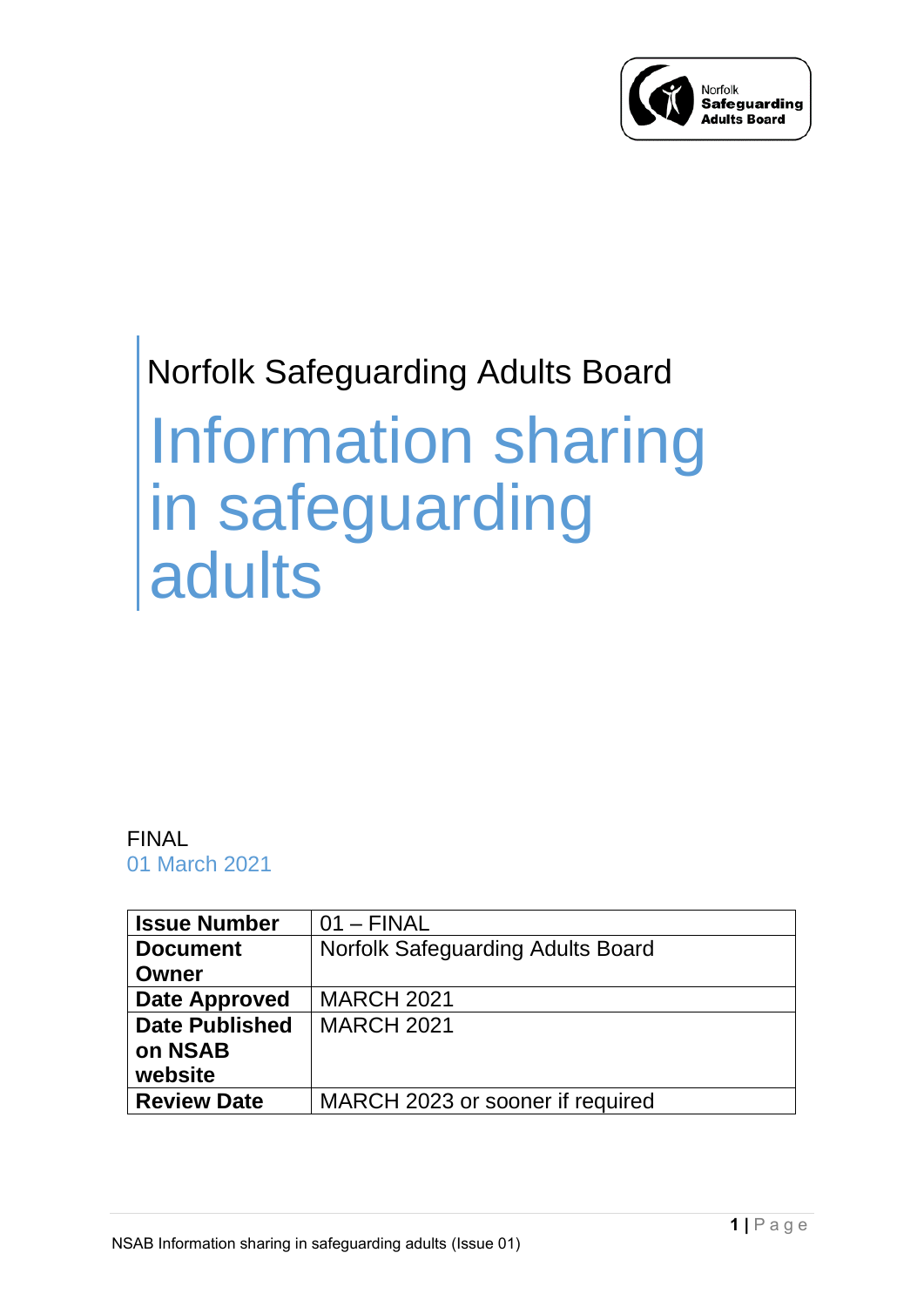

#### **Information Sharing in Safeguarding Adults**

- Introduction
- Why do we need to share information relating to safeguarding adults?
- What does the law say?
- Confidentiality
- Complex networks between safeguarding partner agencies
- Consent to share
- Where someone refuses consent to share information or safeguarding intervention
- Sharing without consent in safeguarding
- Where might a safeguarding partner agency refuse to share information?
- Sharing information on those who may pose a risk to others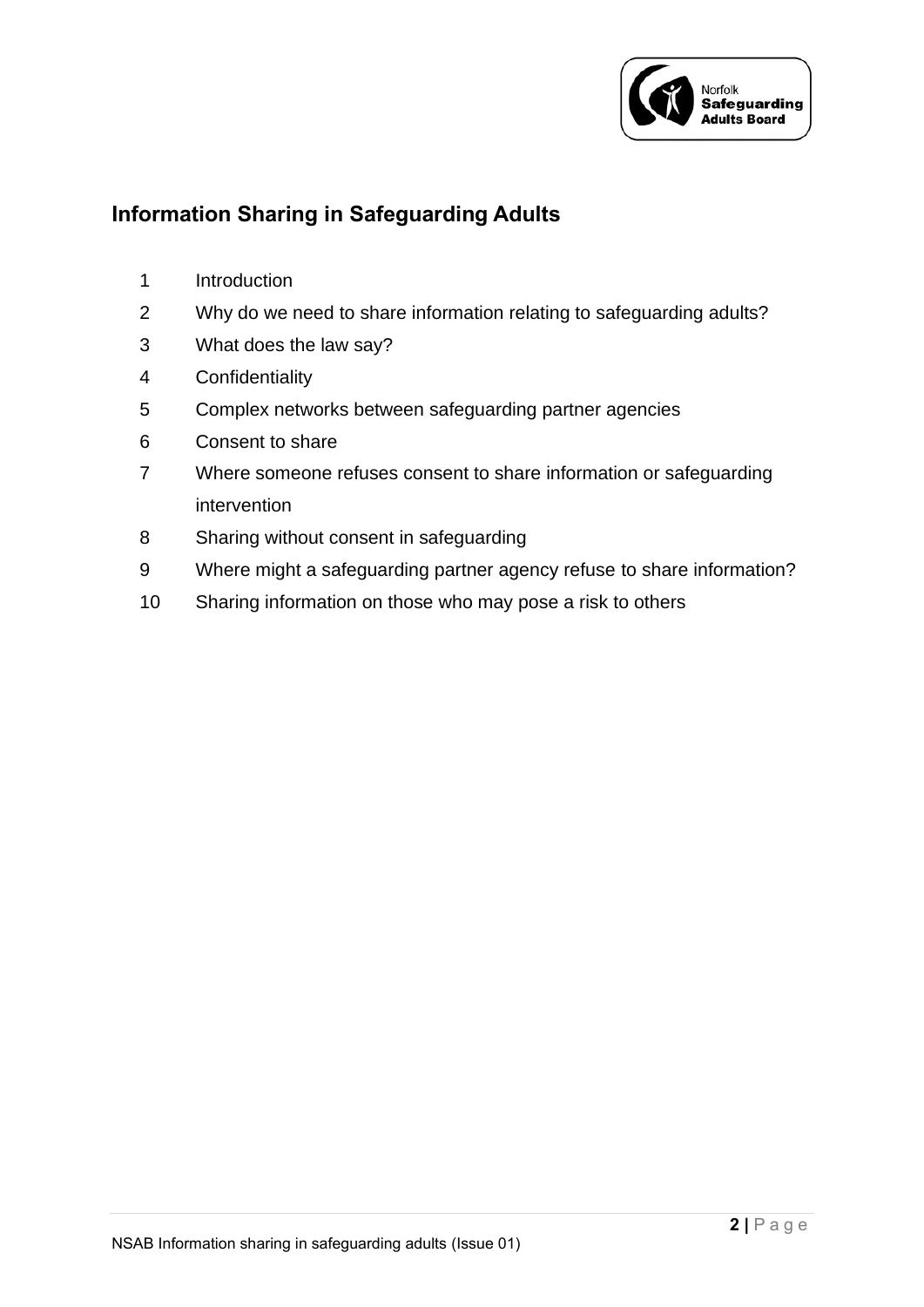

#### **1 Introduction**

Information sharing is a common theme in many Safeguarding Adult Reviews (SARs), Serious Case Reviews (SCRs – children) and Domestic Homicide Reviews (DHRs). Usually information has not been shared between agencies, or there has been delay in getting hold of information, leading to inaccurate responses and preventable harm occurring to children or adults at risk.

In Norfolk we have a thematic view of our learning from reviews:



### Thematic Learning for Safeguarding Adult Reviews

Data protection law is intended to keep personal information as safe as possible, especially in an increasingly digital world. But this can be interpreted as a barrier to sharing what we hold with others.

There is an increasing need for professionals to maintain good **legal literacy** (knowledge and understanding) around consent, what can and can't be shared, and in what circumstances. For safeguarding purposes this is essential.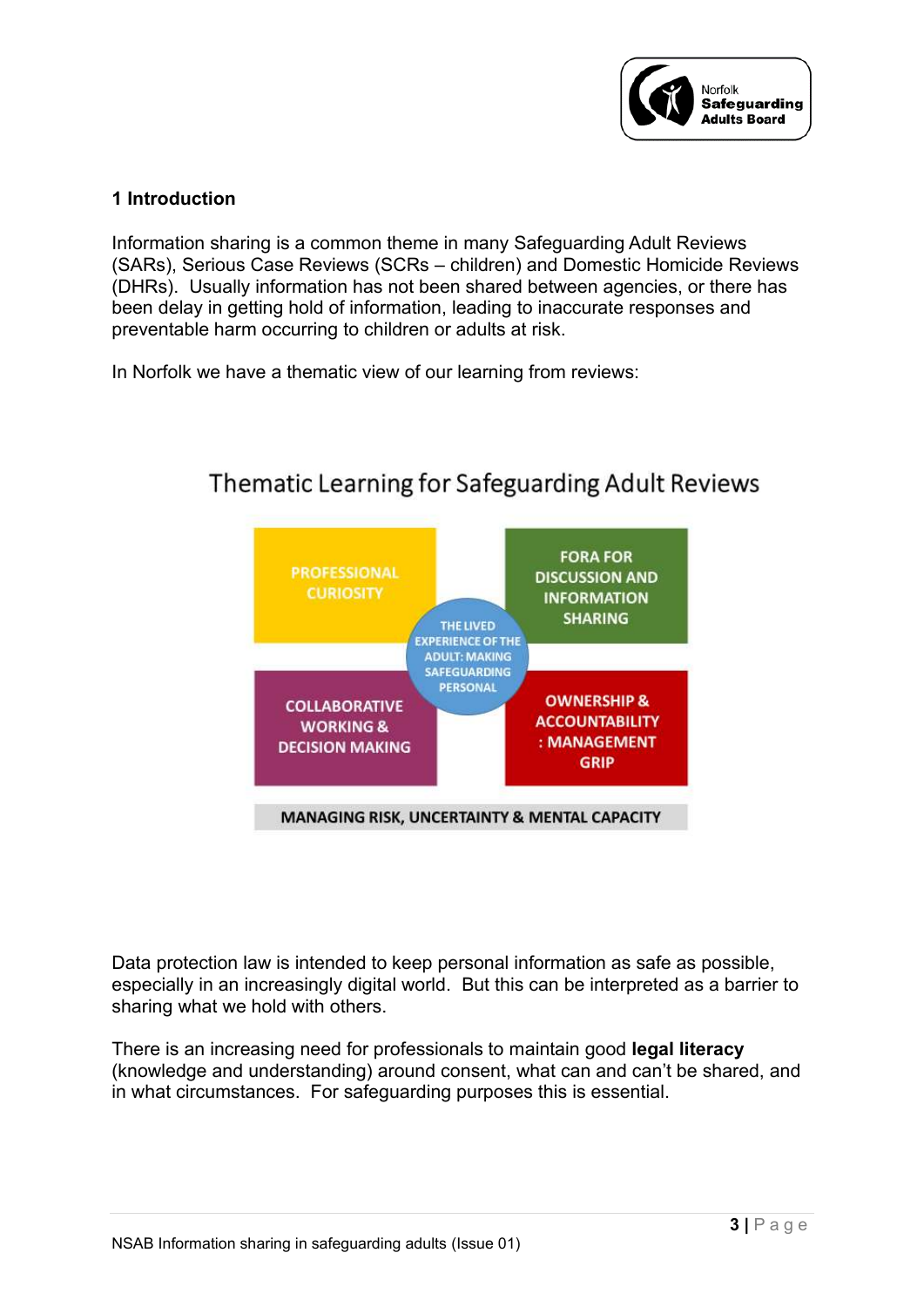

Adults have a general right to independence, choice and self-determination including control over information about themselves. In the context of adult safeguarding these rights can be overridden in certain circumstances.

This guidance looks to support all agencies in Norfolk to understand their roles and responsibilities and to co-operate with one another to share information for safeguarding purposes, in accordance with the statutory frameworks.

#### **2 Why do we need to share information relating to safeguarding adults?**

The [Care Act 2014](https://www.legislation.gov.uk/ukpga/2014/23/contents/enacted) emphasises the need to empower people, to balance choice and control for individuals against preventing harm and reducing risk, and to respond proportionately to safeguarding concerns.

Sharing sensitive or personal information between organisations, as part of day-today safeguarding practice and prevention, is not covered in the Care Act because it is already covered in a range of other laws and duties, some of which are below.

The Care Act statutory guidance does reinforce the need to share information about safeguarding concerns at an early stage, and that information sharing agreements or protocols should be in place in all partner organisations.

The guidance also reminds us that those sharing information about individuals alleged to have caused harm are responsible for ensuring that they are compliant with human rights, data protection and confidentiality requirements.

#### **Organisations need to share safeguarding information with the right people at the right time**.

This may be within the organisation itself or outside of it. The local authority works with its safeguarding partners (e.g. the police, GPs and health providers, services providers, local councils, CQC) to prevent harm or abuse, or to act where harm or abuse has occurred – information sharing is key to this.

The main reasons personal confidential information may be shared in the context of safeguarding are to:

- prevent death or serious harm
- coordinate effective and efficient responses
- enable early interventions to prevent the escalation of risk
- prevent abuse and harm that may increase the need for care and support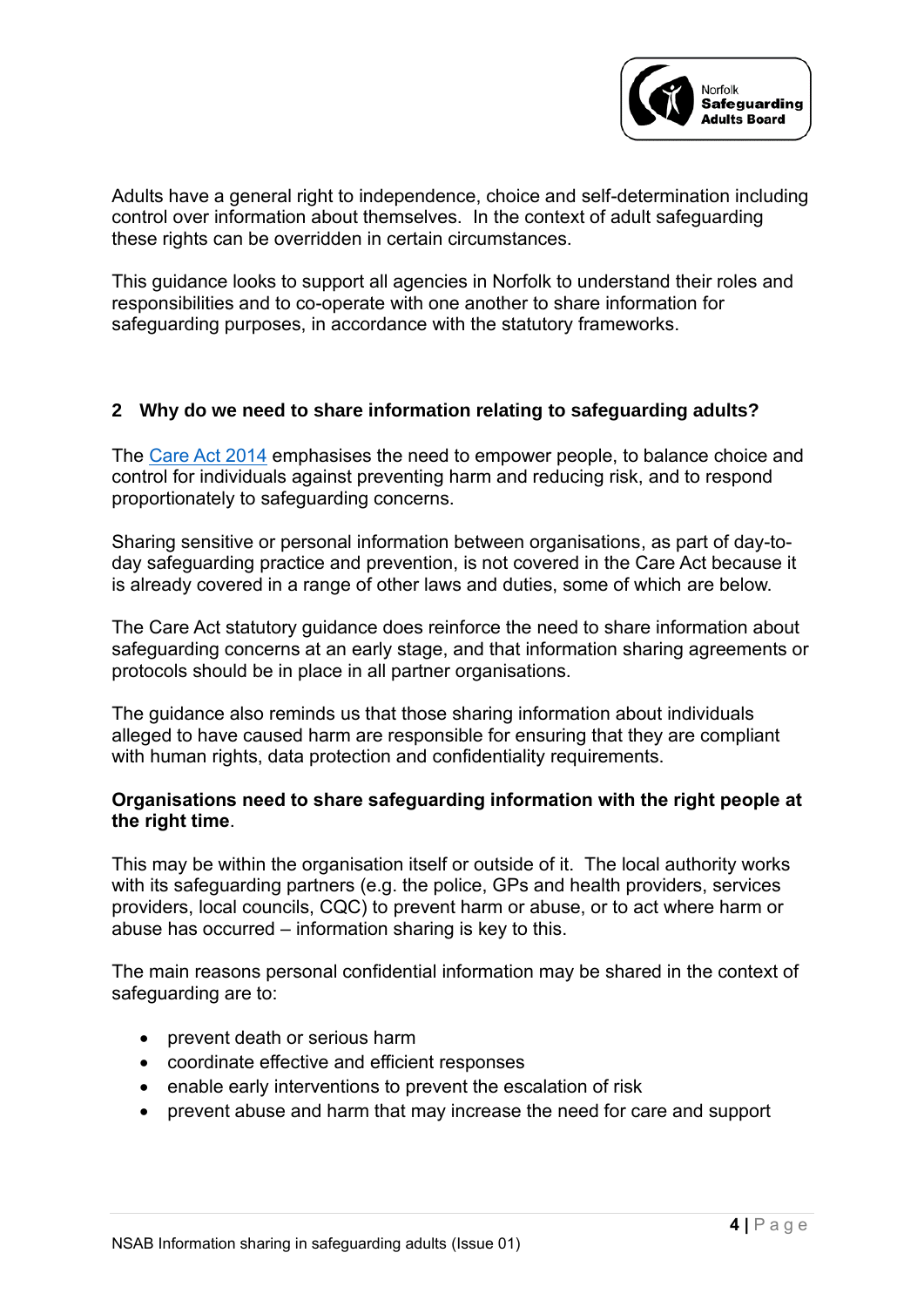

- maintain and improve good practice in safeguarding adults
- reveal patterns of abuse that were previously undetected, and that could identify others at risk of abuse
- identify low-level concerns that may reveal people at risk of abuse
- help people to access the right kind of support to reduce risk and promote wellbeing
- help identify people who may pose a risk to others and, where possible, work to reduce offending behaviour
- reduce organisational risk and protect reputation

#### **3 What does the law say?**

The **[Data Protection Act](https://www.gov.uk/data-protection) 2018** incorporating **General Data Protection Regulation** (GDPR) allows that, if it is deemed to be in the public interest, data may be collected, processed, shared and stored. It may be stored for longer periods in the public interest and in order to safeguard the rights and freedoms of individuals.

The principles of GDPR are that data be:

- Processed lawfully, fairly and in a transparent manner in relation to individuals
- Collected for specified, explicit and legitimate purposes and not further processed in a manner that is incompatible with those purposes
- Adequate, relevant and limited to what is necessary in relation to the purposes for which they are processed
- Accurate and, where necessary, kept up to date
- Kept in a form which permits identification of data subjects for no longer than is necessary for the purposes for which the personal data are processed
- Processed in a manner that ensures appropriate security of the personal data

**Article 8 of the European Convention on Human Rights** [\(enshrined in UK law by](https://www.legislation.gov.uk/ukpga/1998/42/schedule/1/part/I/chapter/7)  [the Human Rights Act 1988\)](https://www.legislation.gov.uk/ukpga/1998/42/schedule/1/part/I/chapter/7) sets out the right to respect for private and family life, your home and correspondence. It concerns the individual's need to live and develop in a social environment and to maintain relationships with others.

However, as this is a qualified right, a public authority can sometimes interfere with the right to respect for private and family life if it's in the interest of the wider community or to protect other people's rights and freedoms.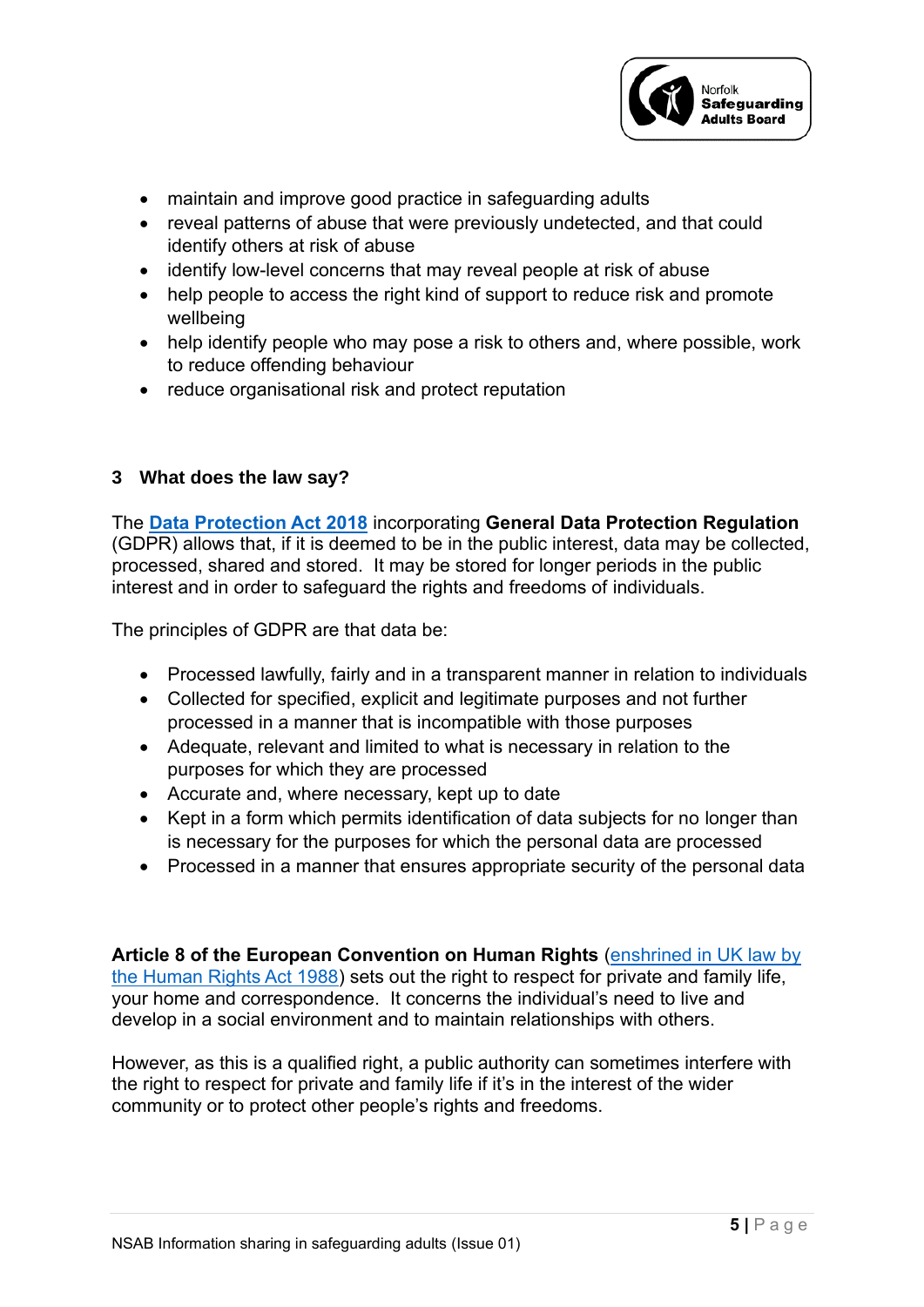

Article 8(2): "There shall be no interference by a public authority with the exercise of this right except such as is in accordance with the law and is necessary in a democratic society in the interests of national security, public safety or the economic well-being of the country, for the prevention of disorder or crime, for the protection of health or morals, or for the protection of the rights and freedoms of others."

The **[Crime & Disorder Act](https://www.legislation.gov.uk/ukpga/1998/37/contents)** – Any person may disclose information to a relevant authority under Section 115 of the Crime and Disorder Act 1998, 'where disclosure is necessary or expedient for the purposes of the Act (reduction and prevention of crime and disorder)'. 'Relevant authorities', broadly, are the police, local authorities, health authorities (clinical commissioning groups) and local probation boards.

The **[Mental Capacity Act 2005](https://www.legislation.gov.uk/ukpga/2005/9/contents)** – where there is a concern that the decision to consent to sharing information is affected by a cognitive impairment, the principles of the Mental Capacity Act should be applied:

- presume capacity, a condition or disability does not automatically impact on decision making
- make every effort to ensure the person is supported to make the decision, think about the information they need, the way that information is presented or talked through for example
- remember that adults have the right to make decisions that may be seen by others as unwise
- if making a decision on behalf of an adult assessed as lacking capacity, *their* best interests must be considered
- any decision made must be the least restrictive option, with as little impact as possible on the person's rights and freedoms.

#### **4 Confidentiality**

**Confidentiality** is an important principle that enables people to feel safe in sharing their concerns and to ask for help. However, the right to confidentiality is not absolute. It is a common law duty. Sharing relevant information with the right people at the right time is vital to good safeguarding practice.

Staff and volunteers can also contact either the police or the local authority safeguarding lead for advice, without necessarily giving an individual's personal details, if they are unsure whether a safeguarding referral would be appropriate.

#### The **common law duty of confidentiality** is enshrined in the **[Caldicott principles](https://www.gov.uk/government/publications/the-caldicott-principles)**,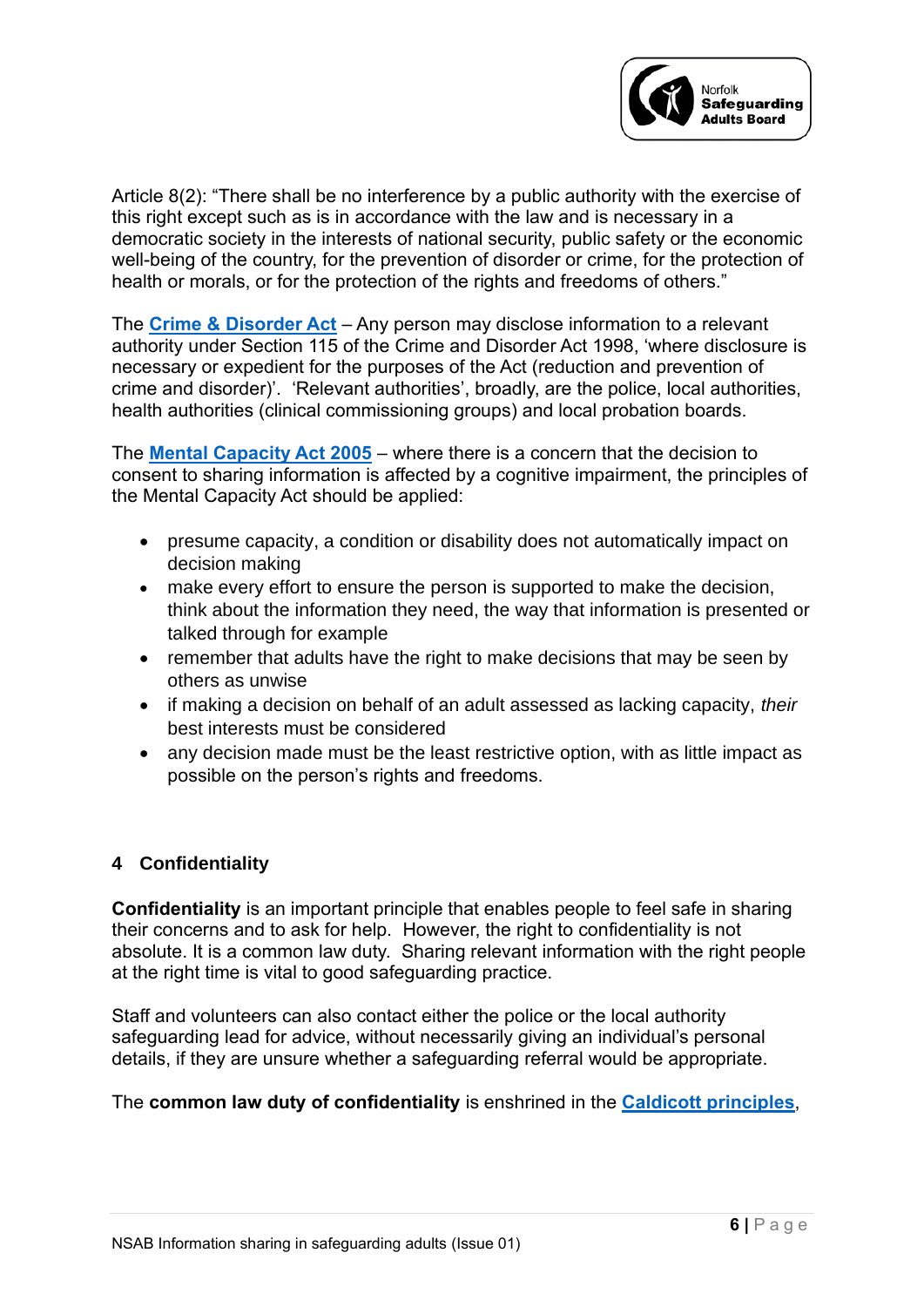

which apply to the sharing of information in health and social care (very similar to the GDPR ones):

- 1 justify the purpose(s)
- 2 don't use personal confidential data unless absolutely necessary
- 3 use the minimum necessary personal confidential data
- 4 access to personal confidential data should be on a strict need-to-know basis
- 5 everyone with access to personal confidential data should be aware of their responsibilities
- 6 comply with the law
- 7 the duty to share information can be as important as the duty to protect patient confidentiality

#### **5 Complex networks between safeguarding partner agencies**

The local authority, Norfolk County Council, has the lead responsibility for safeguarding adults with care and support needs. The police and the NHS also have clear safeguarding duties under the Care Act 2014. The NHS Norfolk & Waveney Clinical Commissioning Group (CCG) and Norfolk Constabulary have different geographical boundaries and different IT systems. Housing and social care service providers also provide services across boundaries. This makes sharing information complex in practice.

The Care Act 2014 (Section 6) places duties on the local authority and its partners to cooperate where relevant in care and support activities, including safeguarding adults.

The [Care Act Statutory Guidance](https://www.gov.uk/government/publications/care-act-statutory-guidance/care-and-support-statutory-guidance#safeguarding-1) states "Partners should ensure that they have the mechanisms in place that enable early identification and assessment of risk through timely information sharing and targeted multi-agency intervention." (14.67)

Norfolk has a Multi-Agency Safeguarding Hub (MASH) in which key safeguarding agencies are co-located (some virtually) to support real-time information sharing, communication and decision-making. Consent to share remains key, and also any onward sharing is considered and agreed between parties, and in the legal context.

The benefits of this model include having a safe 'bubble' in which agencies can share information with confidence it remains secure at that stage, to enable prompt, proportionate intervention and prevention; better understanding and also constructive challenge between key agencies.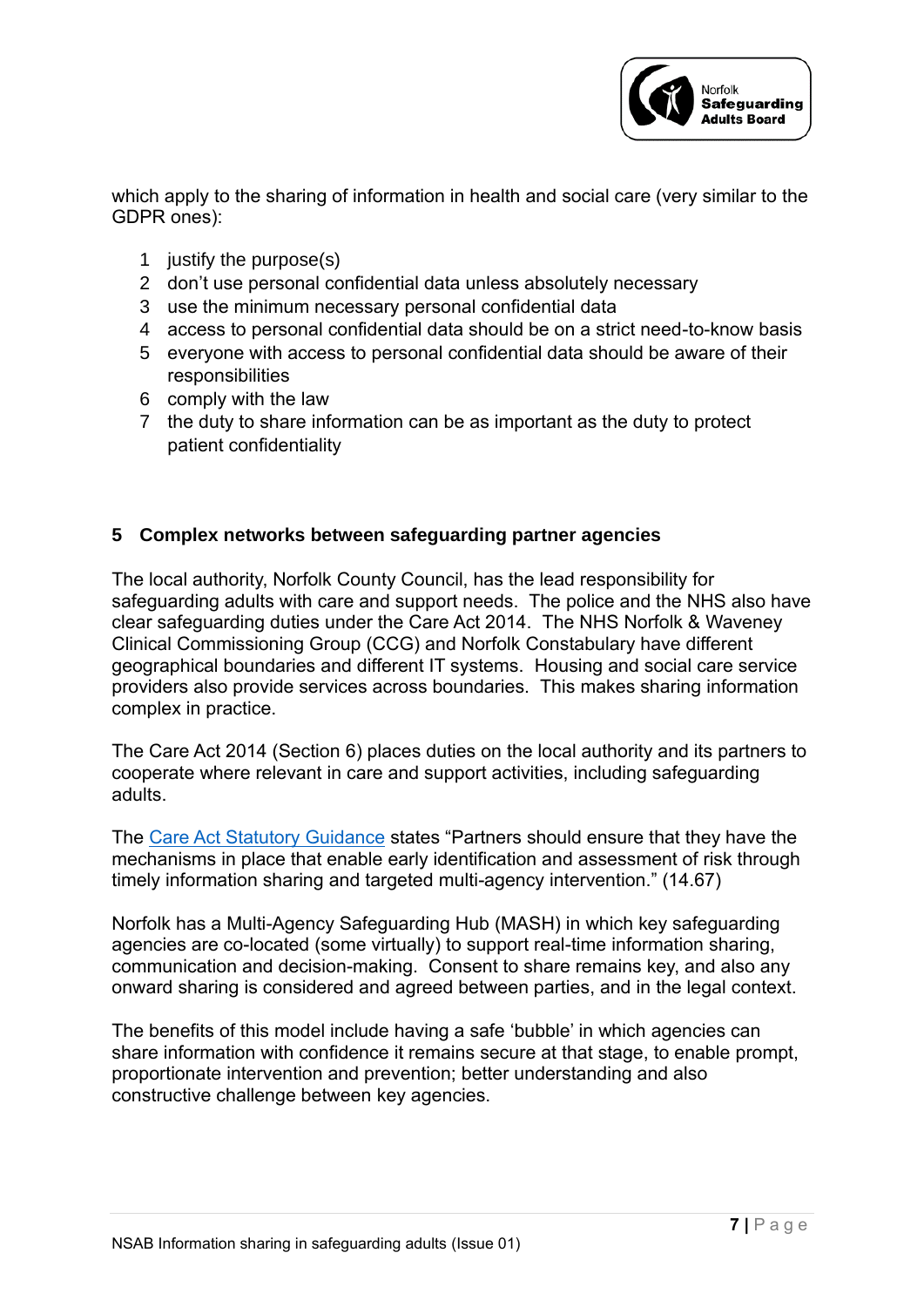

From the perspective of NSAB - if there is continued reluctance from one partner to share information on a safeguarding concern the matter should be referred to the board. It can then consider whether the concern calls for a request, under Section 45 of the Care Act, for the 'supply of information.' Then the reluctant party would only have grounds for refusal if it would be 'incompatible with their own duties or have an adverse effect on the exercise of their functions.'

#### **6 Consent to share**

Best practice is to be open and honest with the people we support from the outset. Many people believe that organisations, especially large ones like the police, councils and health care agencies, already share information much more than actually happens in practice. By being as clear as possible from the beginning about the information that we hold, and the circumstances in which we may have to share (e.g. safeguarding issues), individuals are more likely to consent to this, or at least to understand why the sharing takes place.

If you have shared information with consent, be sure the person knows what you have shared, with who and why.

#### **7 Where someone refuses consent to share information or safeguarding intervention**

There may be times when, even after talking through the relevant concerns, the benefits of sharing information, the additional support available, and exploring anything they may be worried about, the person continues to refuse to give consent.

Where that person has no impairment to their mental capacity, and none of the reasons for sharing without consent apply (see below), the issues and concerns should still be explored with them. Alternative options may be possible, and they should be supported to weigh up the risks and positives of those, as well as their current position.

Consider if they need additional support e.g. an advocate. Work with them to establish a shared understanding of the risk being taken, record this along with their reasons for refusing consent to share to take action. If the risk continues, maintain regular contact and review the decisions made – particularly where mental capacity may fluctuate or there are other factors. Continue to follow the principles of empowerment, prevention and Making Safeguarding Personal.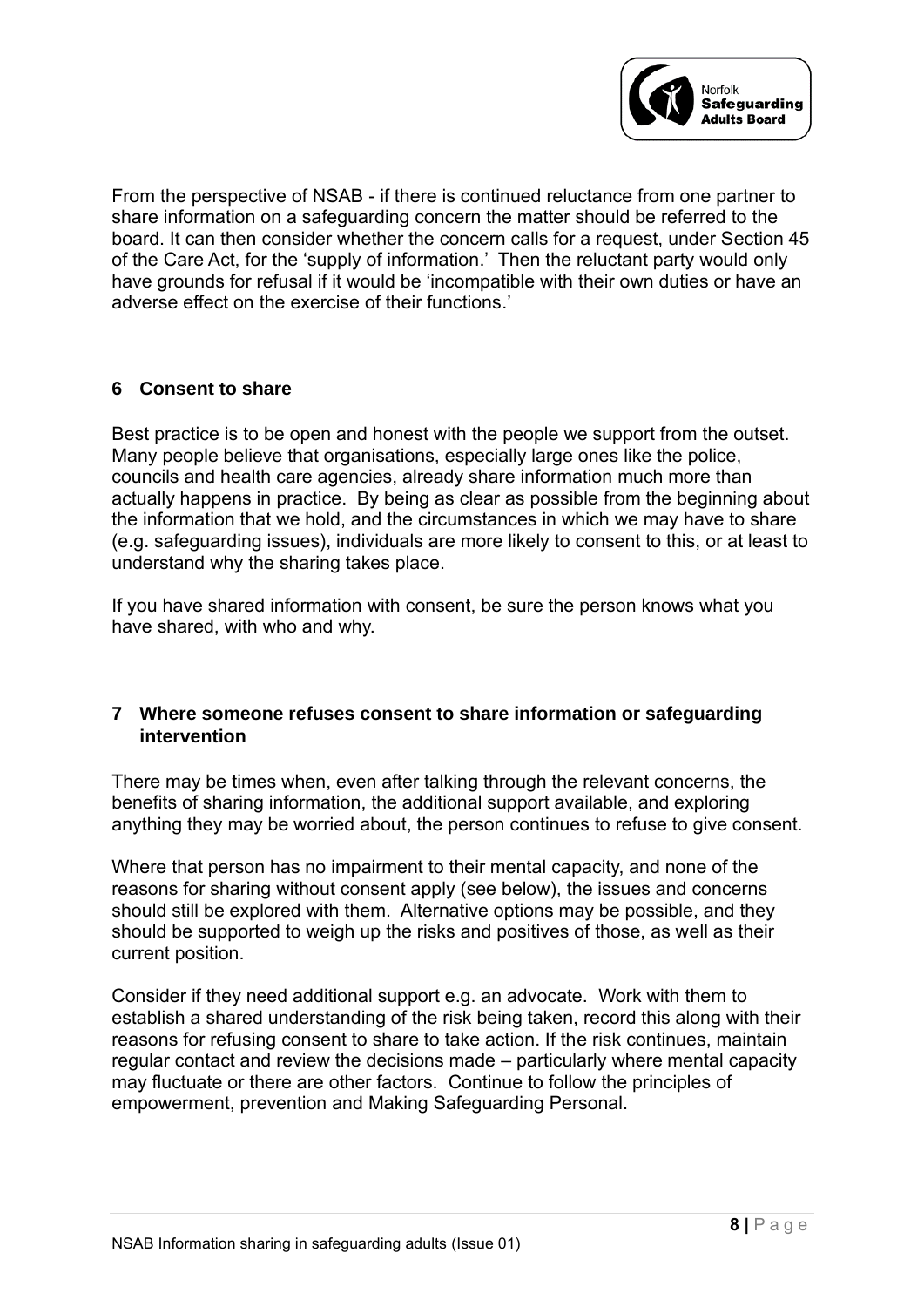

#### **8 Sharing without consent in safeguarding**

If a person refuses intervention to support them with a safeguarding concern, or requests that information about them is not shared with other safeguarding partners, their wishes should be respected. However, there are a number of circumstances where the practitioner can reasonably override such a decision, including:

- the person lacks the mental capacity to make that decision this must be properly explored and recorded in line with the Mental Capacity Act.
- other people are, or may be, at risk, including children
- sharing the information could prevent a crime
- the alleged abuser has care and support needs and may also be at risk
- a serious crime has been committed
- staff are implicated
- the person has the mental capacity to make that decision, but they may be under duress or being coerced
- the risk is unreasonably high and needs a multi-agency discussion
- a court order or other legal authority has requested the information

If the person cannot be persuaded to give their consent then, unless it is considered dangerous to do so, it should be explained to them that the information will be shared without consent. The reasons should be given and recorded. The safeguarding principle of proportionality should underpin decisions about sharing information without consent, and decisions should be on a case-by-case basis.

If it is not clear that information should be shared outside the organisation, a conversation can be had with safeguarding partners in the police or local authority without disclosing the identity of the person in the first instance. They can then advise on whether full disclosure is necessary without the consent of the person concerned.

From the statutory guidance: "If the adult has the mental capacity to make informed decisions about their safety and they do not want any action to be taken, this does not preclude the sharing of information with relevant professional colleagues. This is to enable professionals to assess the risk of harm and to be confident that the adult is not being unduly influenced, coerced or intimidated and is aware of all the options. This will also enable professionals to check the safety and validity of decisions made. It is good practice to inform the adult that this action is being taken unless doing so would increase the risk of harm." (14.92)

It is very important that the **risk of sharing information** is also considered. In some cases, such as domestic violence or hate crime, it is possible that sharing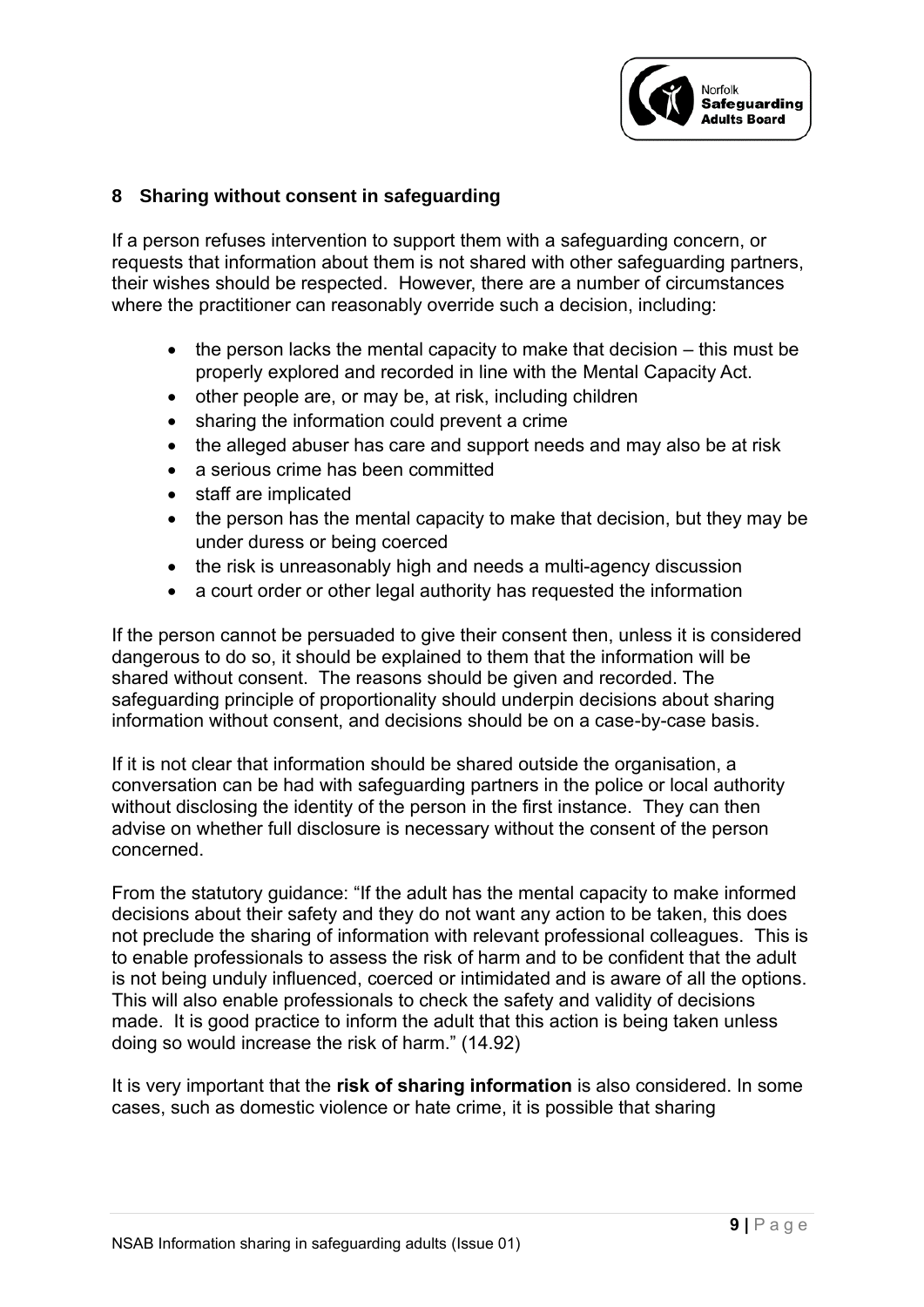

information could increase the risk to the individual. Safeguarding partners need to work together to provide advice, support and protection to the individual in order to minimise the possibility of making things worse, or triggering retribution from the abuser.

#### **9 Where might a safeguarding partner agency refuse to share information?**

There are only a limited number of circumstances where it would be acceptable not to share information pertinent to safeguarding with relevant safeguarding partners. These would be where the person involved has the mental capacity to make the decision and does not want their information shared *and*:

- nobody else is at risk
- no serious crime has been or may be committed
- the alleged abuser has no care and support needs
- no staff are implicated
- no coercion or duress is suspected
- the public interest served by disclosure does not outweigh the public interest served by protecting confidentiality
- the risk is not high enough to warrant a multi-agency risk assessment conference referral
- no other legal authority has requested the information.

#### **10 Sharing information on those who may pose a risk to others**

The police can keep records on any person known to be a target or perpetrator of abuse and share such information with safeguarding partners for the purposes of protection 'under Section 115 of the Crime and Disorder Act 1998, provided that criteria outlined in the legislation are met'. All police forces now have IT systems in place to help identify repeat and vulnerable victims of antisocial behaviour.

The [Care Act Statutory Guidance](https://www.gov.uk/government/publications/care-act-statutory-guidance/care-and-support-statutory-guidance#safeguarding-1) tells us that "safeguarding adults boards need to establish and agree a framework and process for how allegations against people working with adults with care and support needs (for example, those in positions of trust) should be notified and responded to." (14.121) The control of information in respect of individual cases must be in line with accepted data protection and confidentiality requirements.